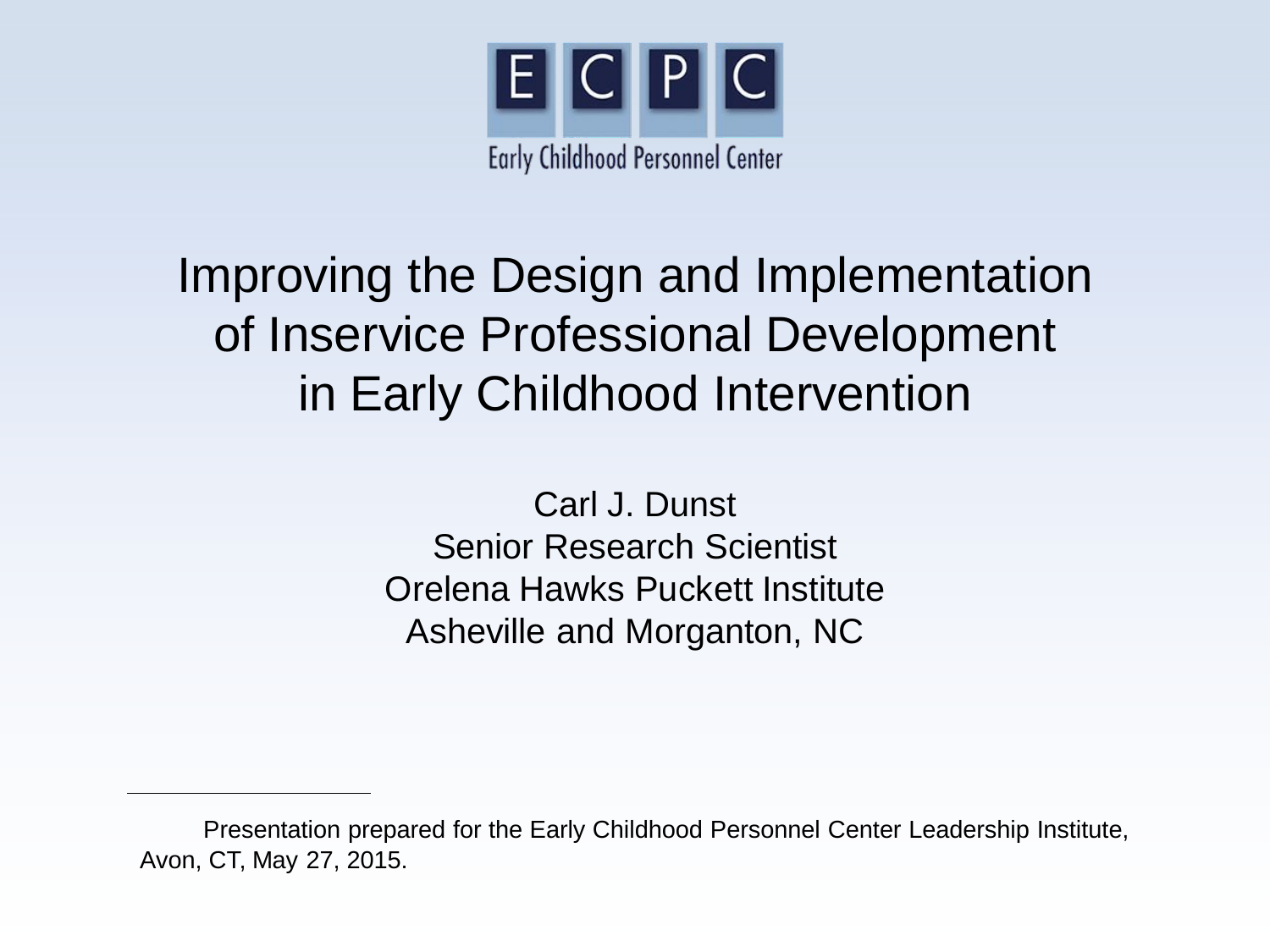#### Focus of the PowerPoint Presentation

- 1. Provide an overview of the research foundations of evidence-based early childhood intervention professional development
- 2. Describe the key characteristics of effective inservice professional development
- 3. Describe challenges in implementing evidencebased inservice professional development in early childhood intervention

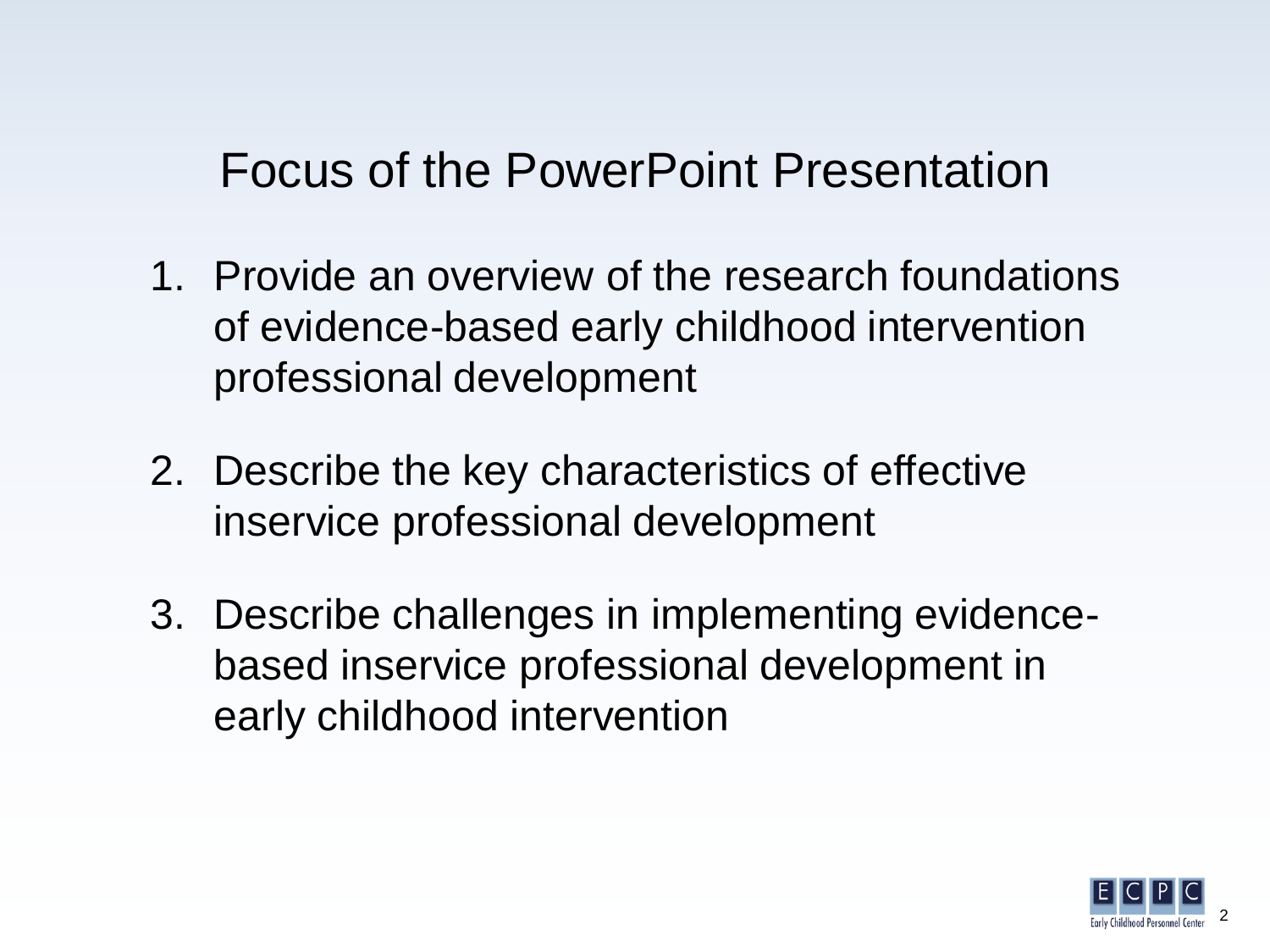### Status of Inservice Professional Development

Unlike many fields that have a history of steady improvement built on a continually expanding knowledge base, professional learning for educators has a mixed history at best. Some critics argue that [professional development] lacks a strong evidence base [because] of a general absence of purpose. Others…argue that the research community has failed to offer useful guidelines for "best practice" for…improving the quality and effectiveness of professional learning activities (Guskey, 2014, p. 10)*.*



Guskey, T. R. (2014). Planning professional learning. *Educational Leadership,71*(8), 10-16.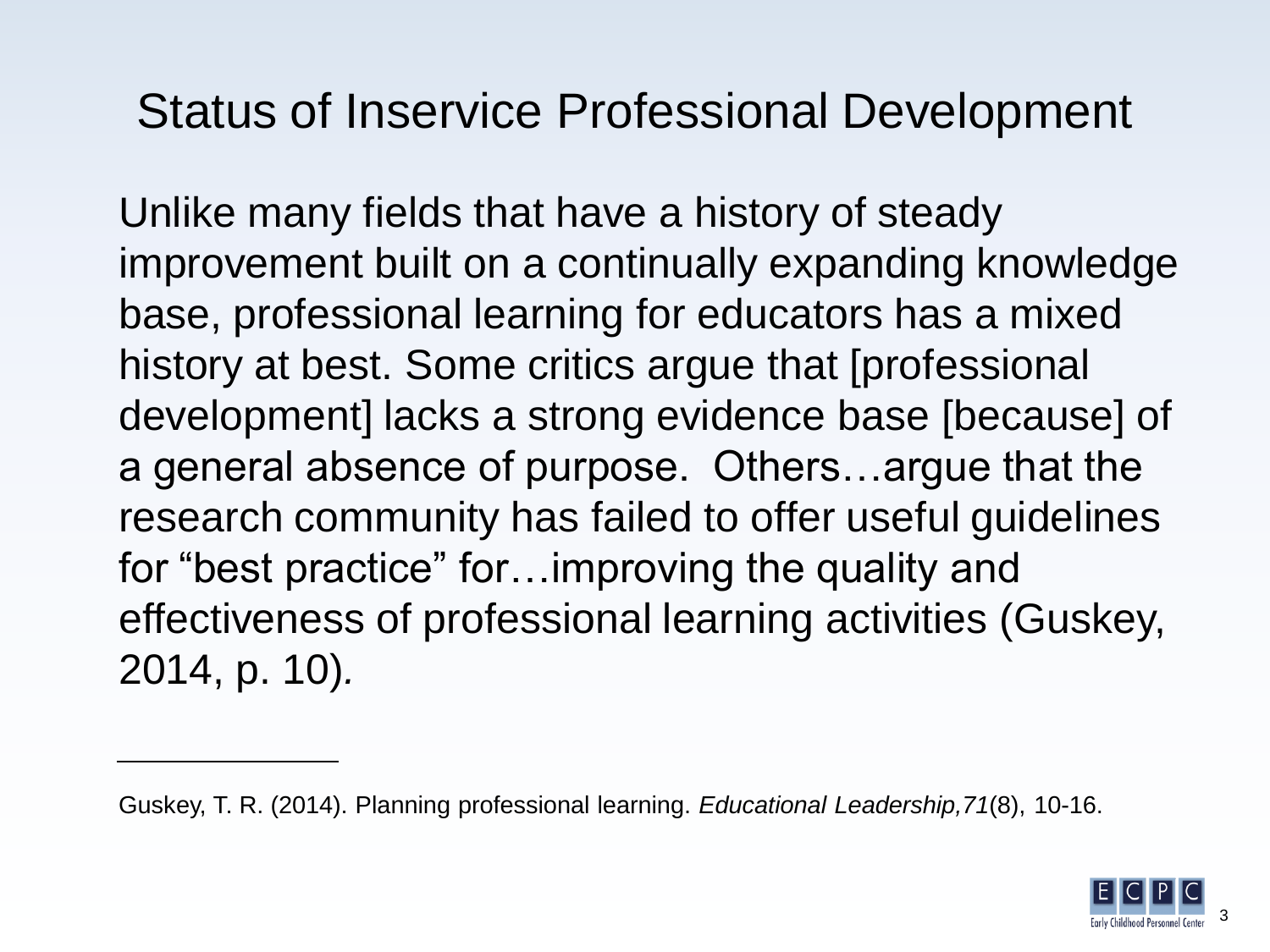Research Foundations for the Professional Development Model

Metasynthesis of inservice professional development studies:

- 15 research reviews of different types of inservice professional development
- 555 studies included in the 15 reviews
- 50,000+ early intervention, preschool, elementary, and secondary education teachers, educators, and practitioners

Dunst, C. J., Bruder, M. B., & Hamby, D. W. (2015). *Metasynthesis of inservice professional development research: Features associated with positive educator and student outcomes.* Manuscript submitted for publication.

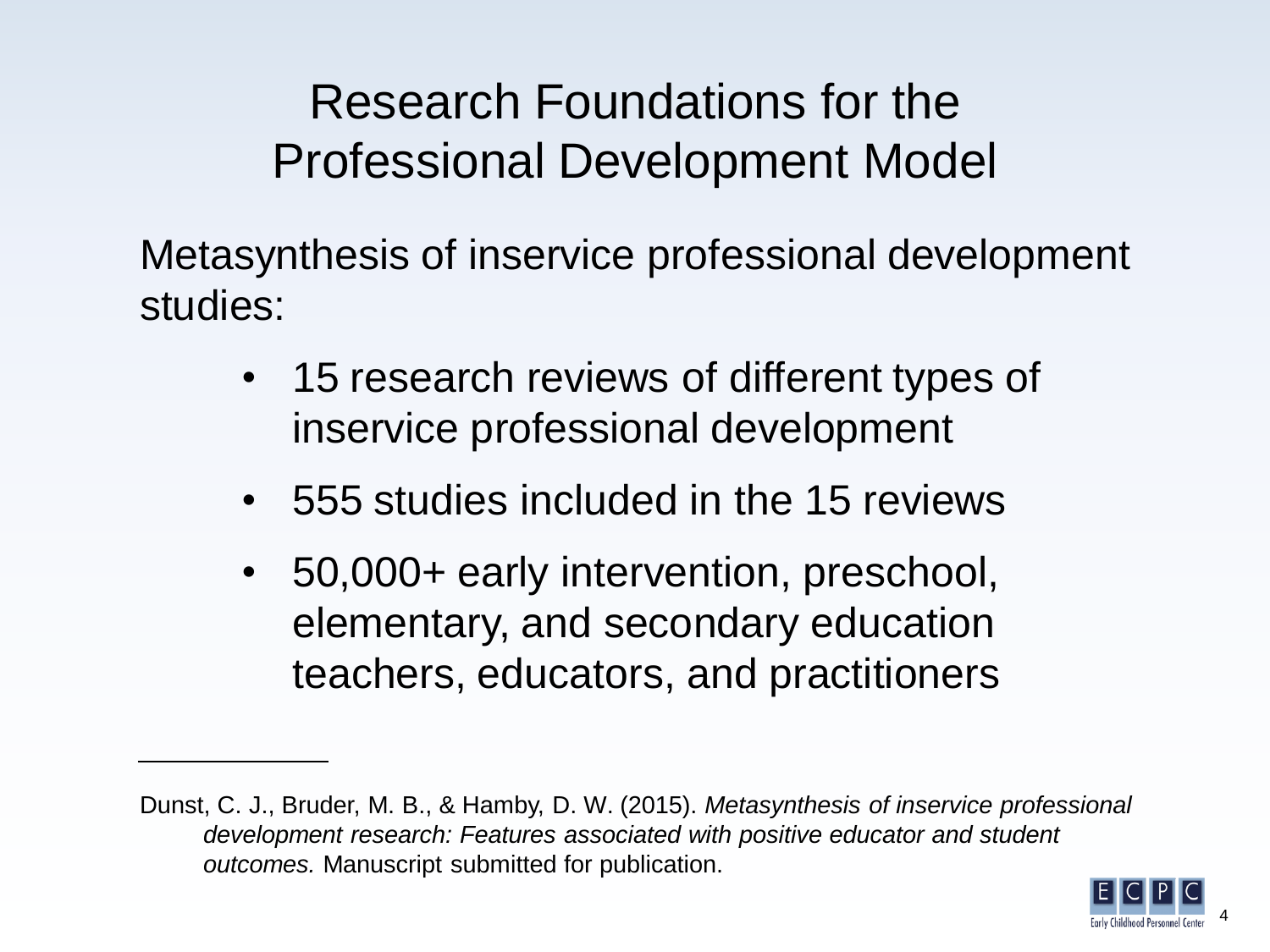## Method of Analysis of the Inservice Reviews

- Multiple case study research design (Yin, 2014) was used to identify which inservice professional development characteristics *under which conditions* were associated with positive adult and student/child outcomes
- A replication logic (Hak & Dul, 2010) and pattern matching (Hak & Dul, 2010) were used to determine if the same or similar inservice characteristics in the different reviews were associated with the same or similar study outcomes

Hak, T., & Dul, J. (2010). Replication. In A. J. Mills, G. Durepos, & E. Wiebe (Eds.) *Encyclopedia of case study research* (pp.805-807). Thousand Oaks, CA: Sage.

Yin, R. K. (2014). *Case study research: Design and methods* (5<sup>th</sup> ed.) Thousand Oaks, CA: Sage.



Hak, T., & Dul, J. (2010). Pattern matching. In A. J. Mills, G. Durepos, & E. Wiebe (Eds.) *Encyclopedia of case study research* (pp.664-666). Thousand Oaks, CA: Sage.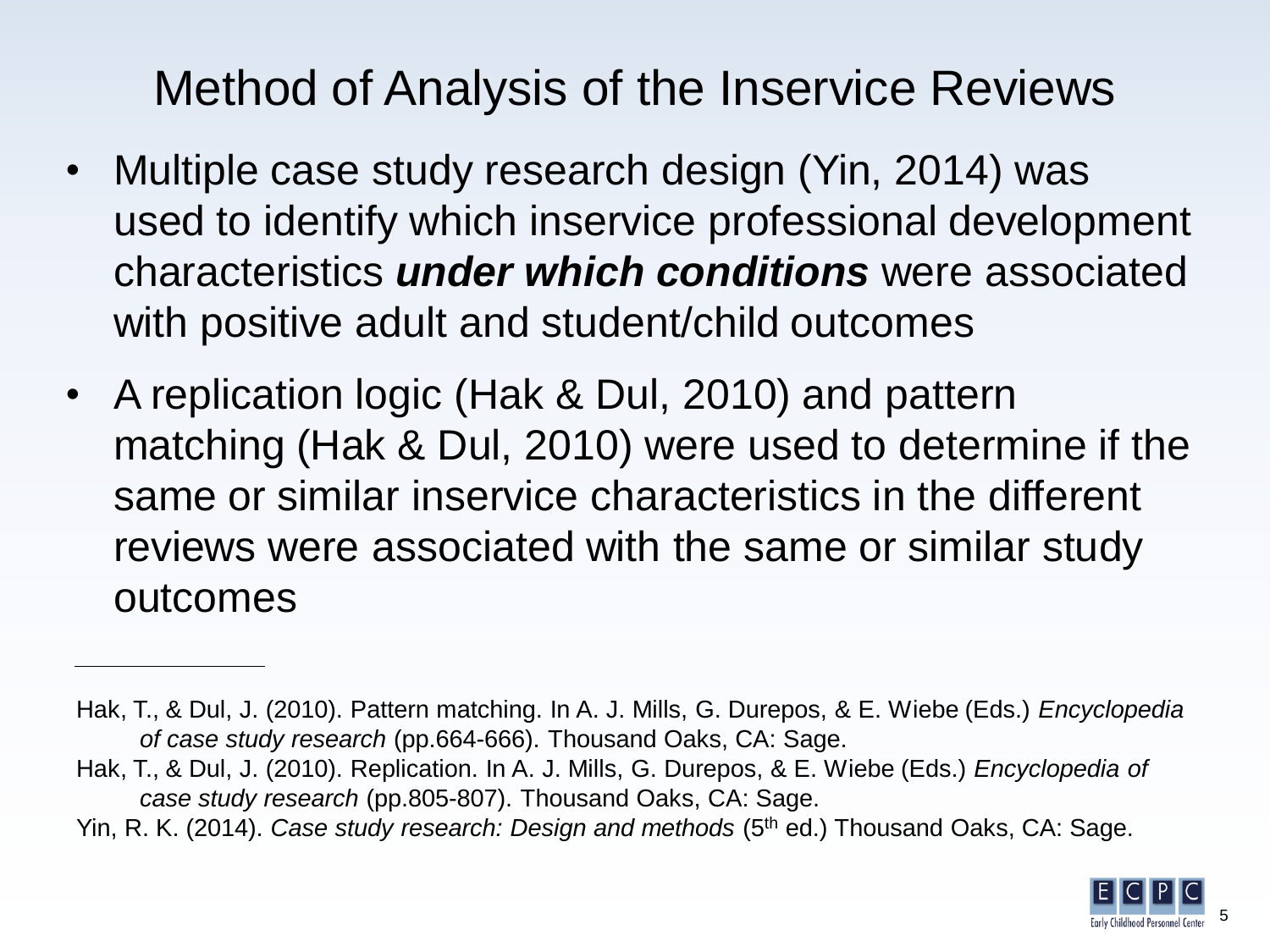#### Characteristics of Inservice Professional Development Coded in the Metasynthesis *Focus of Training Inservice Setting Inservice Characteristics Contextual Variables Study Outcomes* Learner objectives and content area Job-embedded or nonjob-embedded inservice training Trainer introduction and illustration of a practice, authentic educator/practitioner learning opportunities and learner reflection, professional development specialist coaching, mentoring, or performance feedback during inservice training Extended learner supports and inservice dosage of sufficient amounts to reinforce initial learning Learner outcomes and student/child outcomes

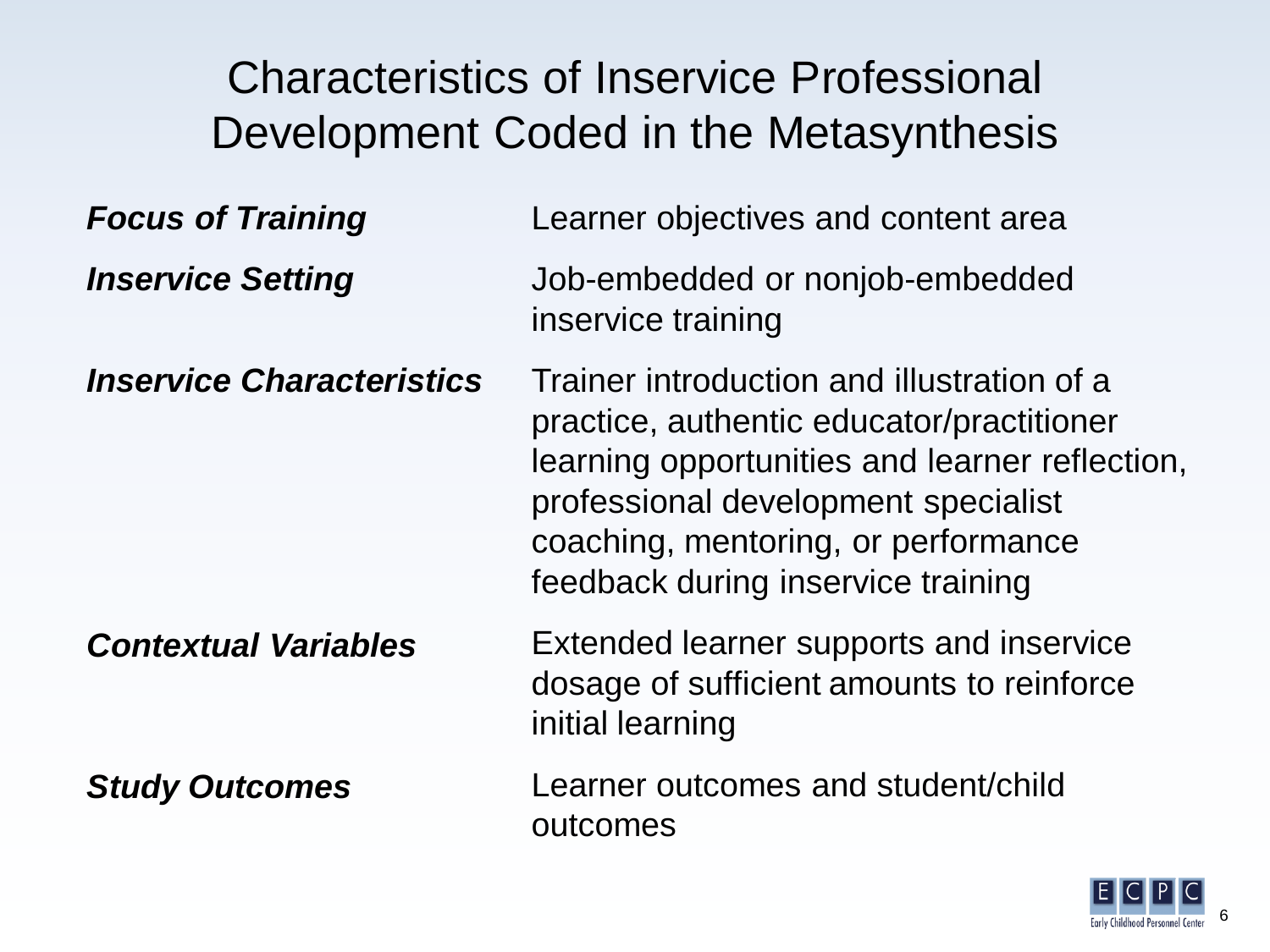Seven Characteristics of Effective Inservice Professional Development

- Professional development specialists' explicit explanation and illustration of the specific content knowledge and practice to be learned
- Active and authentic job-embedded practitioner opportunities to learn to use a practice and to engage in evaluation of their experiences
- Explicit inclusion of different types of practices for engaging practitioners in reflection on their understanding and mastery of a practice
- Coaching, mentoring, or performance feedback by a professional development specialist during inservice training
- Ongoing follow-up supports by professional development specialists, coaches, supervisors, peers, etc. to reinforce inservice learning sessions
- Inservice professional development of sufficient duration and intensity to provide multiple opportunities to become proficient in the use of a practice
- Inservice professional development that includes all or most of the six sets of key features described above is more likely to be effective compared to professional development including fewer features

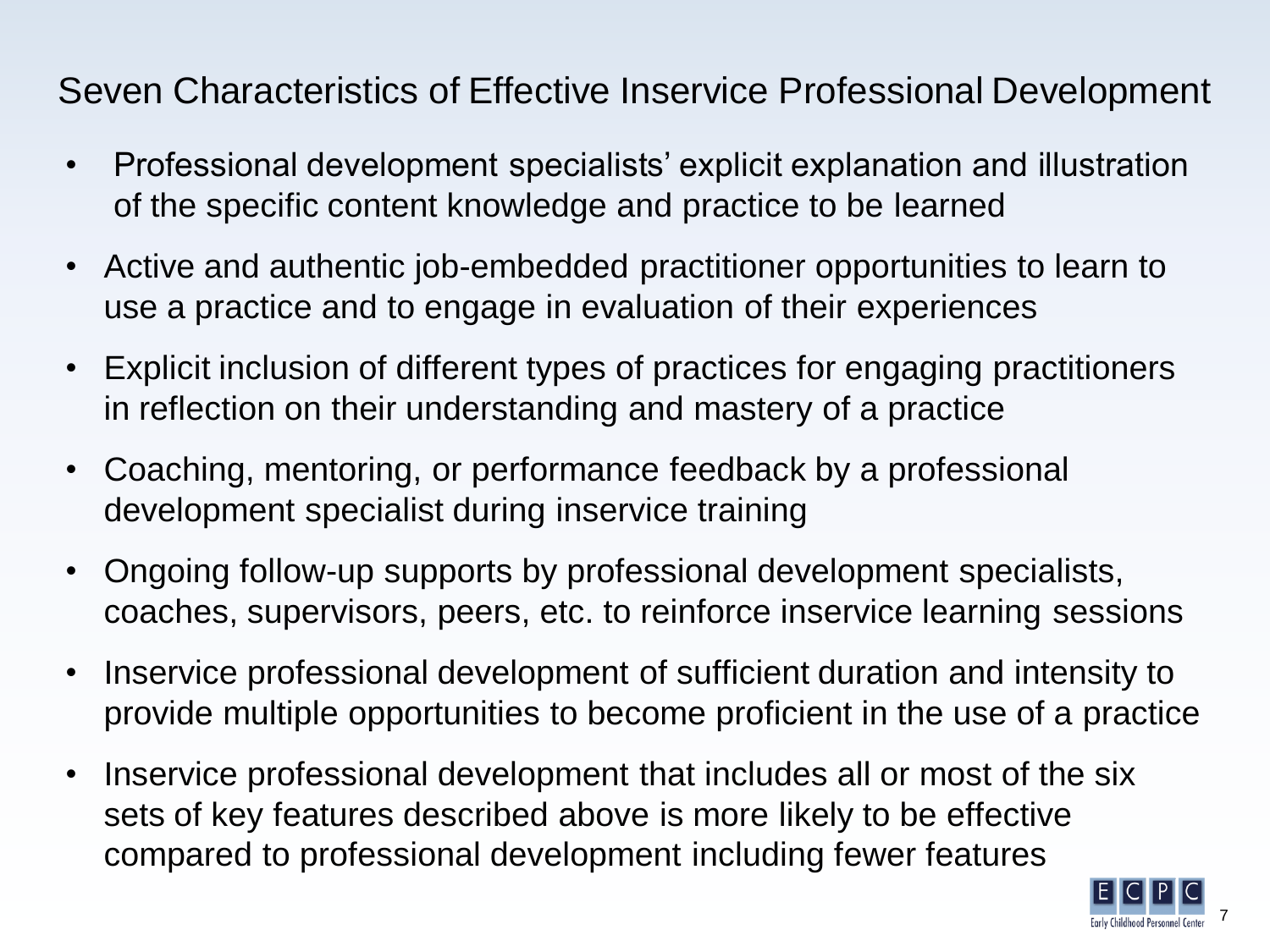Professional Development Specialists' Explicit Explanation and Illustration of the Specific Content Knowledge and Practice to Be Learned

This includes the methods used to introduce and describe the key characteristics of the practice constituting the focus of inservice professional development *and the student/child outcomes that are related to the practices*, and the methods used to demonstrate or illustrate the use of the practice and its effects in terms of expected or desired outcomes.



Guskey, T. R. (2014). Planning professional learning. *Educational Leadership, 71*(6), 10-16.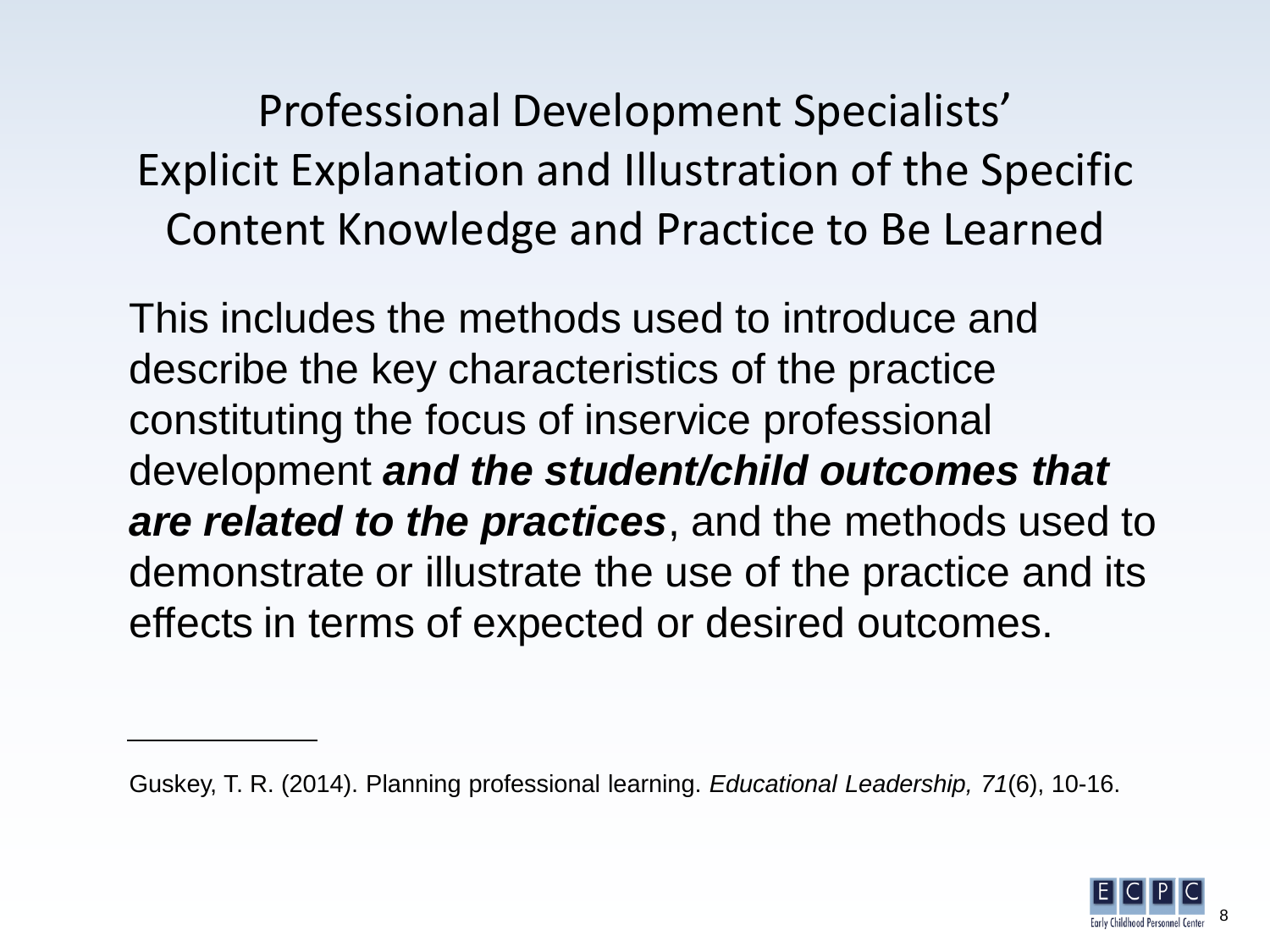Active and Authentic Job-Embedded Practitioner Opportunities to Learn to Use a Practice and To Engage in Evaluation of Their Experiences

This includes, but is not limited to, job-embedded homebased or classroom-based use of a practice, simulated learning opportunities, learner-led descriptions of use of a practice, and opportunities to be actively involved in as many of the inservice training activities as possible "as opposed to passively sitting through lectures" in workshops (Desimone, 2011, p. 69).

Desimone, L. M. (2011). A primer on effective professional development. *Phi Delta Kappan, 92*, 68-71.

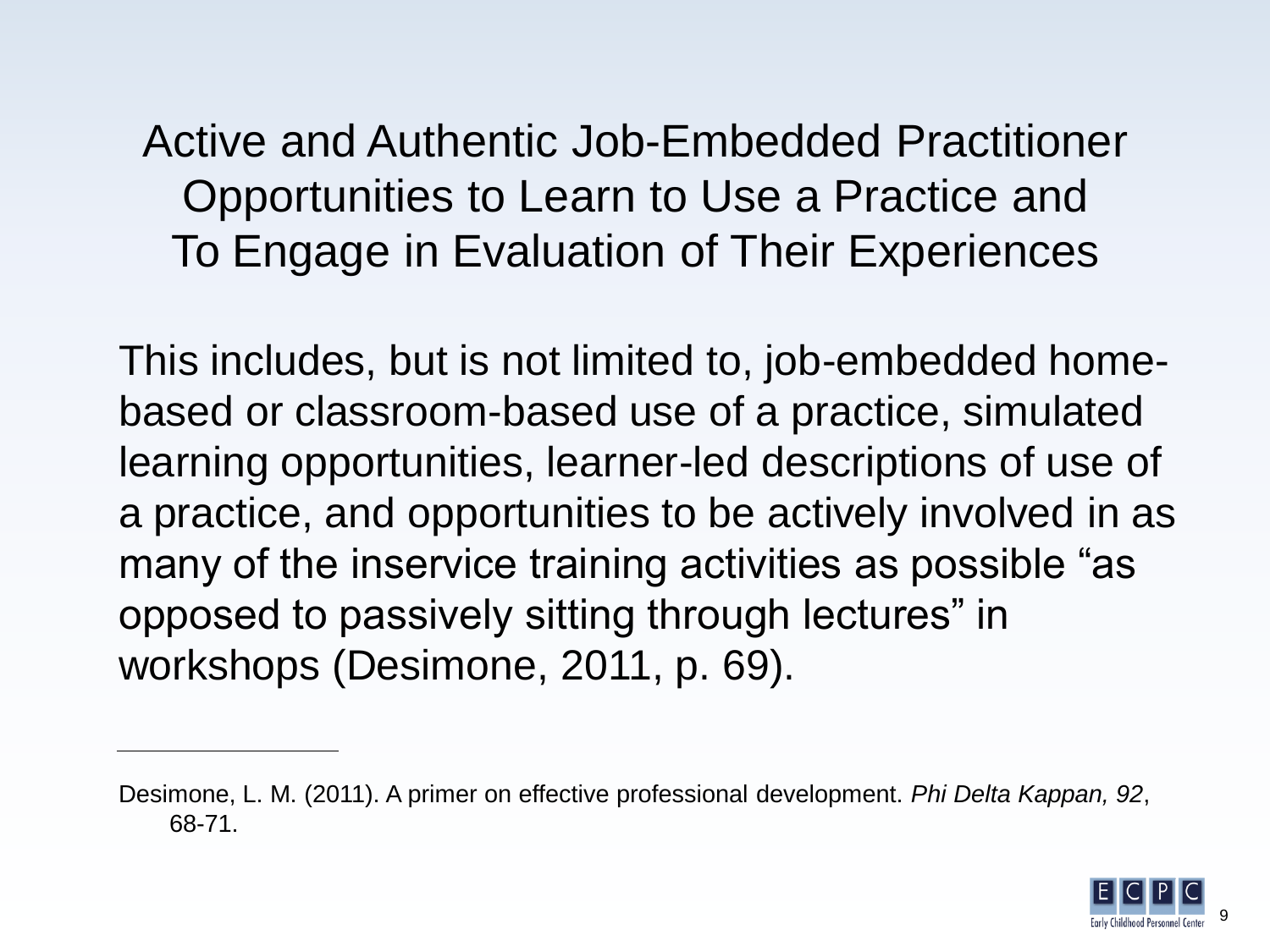Explicit Inclusion of Different Types of Practices for Engaging Practitioners in Reflection on Their Understanding and Mastery of a Practice

This includes, but is not limited to, performance-based group discussions, collective participation, journaling, self-assessment of mastery against a set of performance standards, and practitioner-instructor reflective conversations. Especially important are opportunities for reflection on what worked and what needs improvement based on authentic job-embedded use of a practice.

Cahen, R., & Superle, B. (2009). Beyond the two-hour workshop: Professional development that allows time for reflection and experimentation. *The Early Childhood Educator, 24*(3), 13-14.

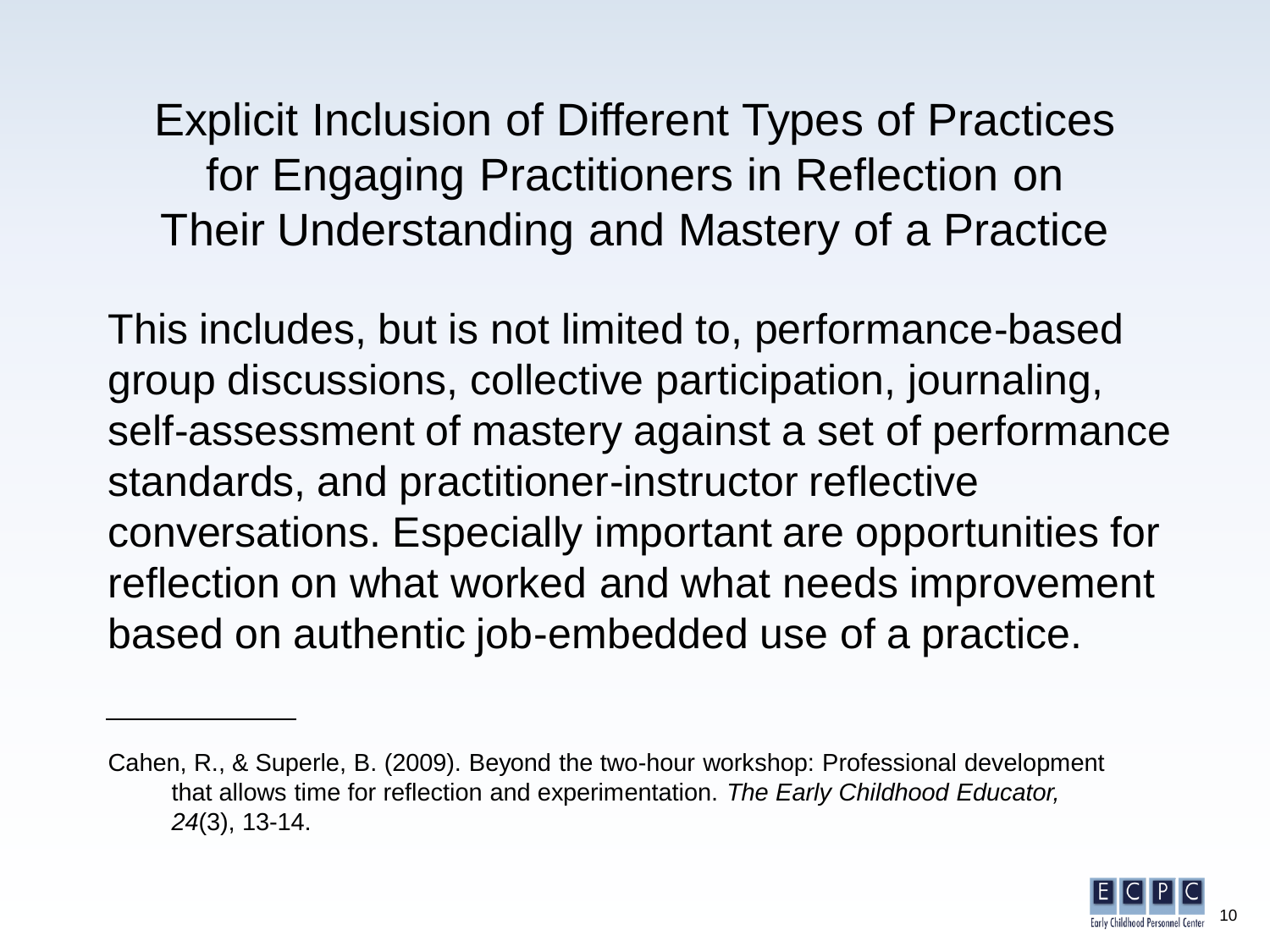#### Coaching, Mentoring, or Performance Feedback by a Professional Development Specialist During Inservice Training

This includes in-vivo observations of practitioners' use of a practice and performance feedback, coaching or mentoring sessions, instructor suggestions and feedback from videos of practitioners' use of a practice, and telephone, e-mail, or web-based suggestions and mentoring (e.g., Glazer & Hannafin, 2006).

Glazer, E., & Hannafin, M. (2006). The collaborative apprenticeship model: Situated professional development within school settings. *Teaching and Teacher Education, 22*, 179-193.

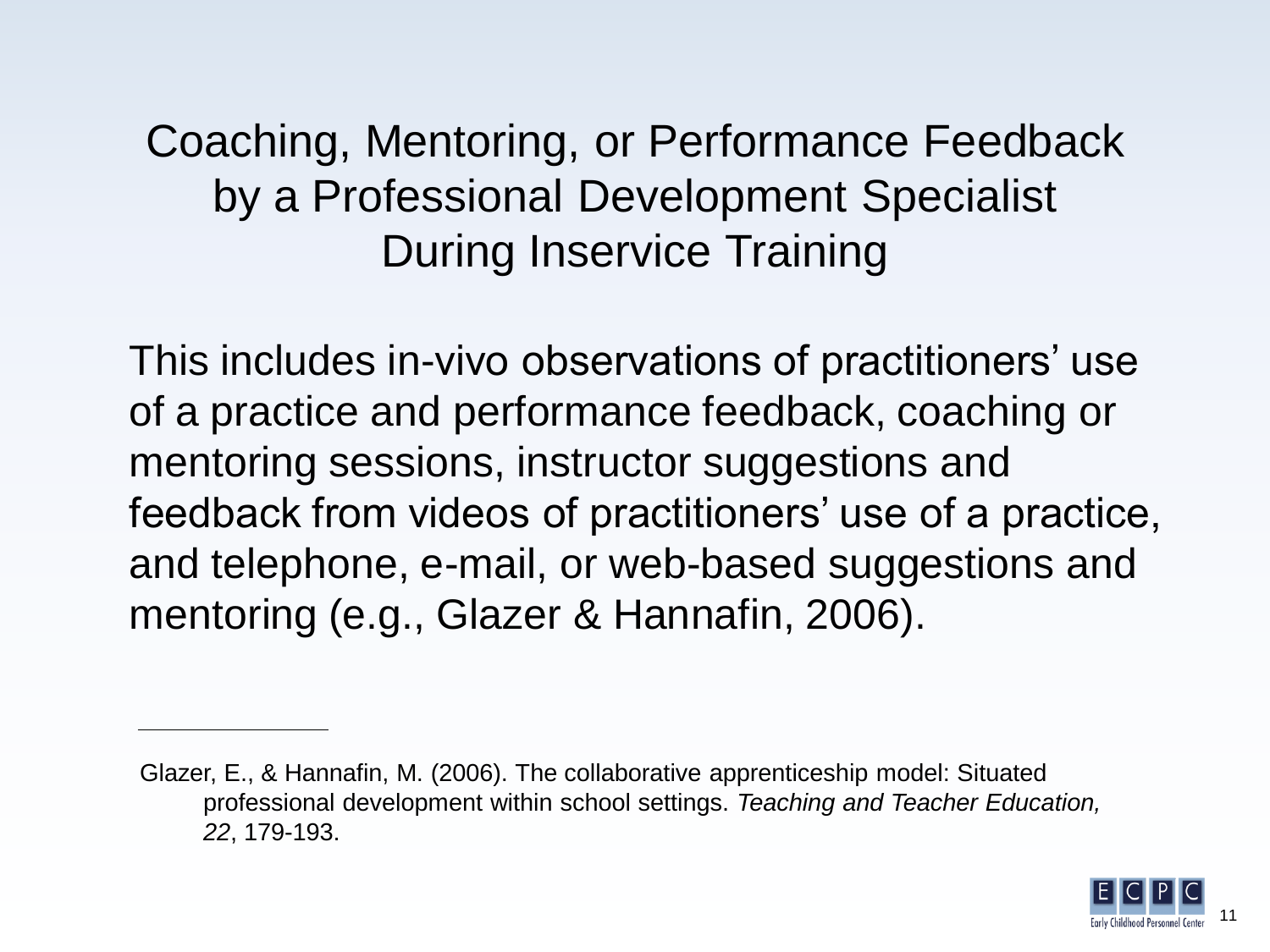Ongoing Follow-Up Supports by Professional Development Specialists, Coaches, Supervisors, Peers, etc., to Reinforce Inservice Learning Sessions

The importance and necessity of continued supports have been noted by a number of investigators synthesizing available evidence for promoting the adoption and use of different types of intervention practices (e.g., Joyce & Showers, 2002; Kretlow & Bartholomew, 2010). Kretlow and Bartholomew (2010) noted, for example, that coaching was most effective when it included "follow-up observations and specific feedback" (p.292) of practitioners using the intervention practice that was the focus of inservice training.

Kretlow, A. G., & Bartholomew, C. C. (2010). Using coaching to improve the fidelity of evidence-based practices: A review of studies. *Teacher Education and Special Education, 33, 279-299.*



Joyce, B., & Showers, B. (2002). *Student achievement through staff development* (3rd ed.). Alexandria, VA: Association for Supervision and Curriculum Development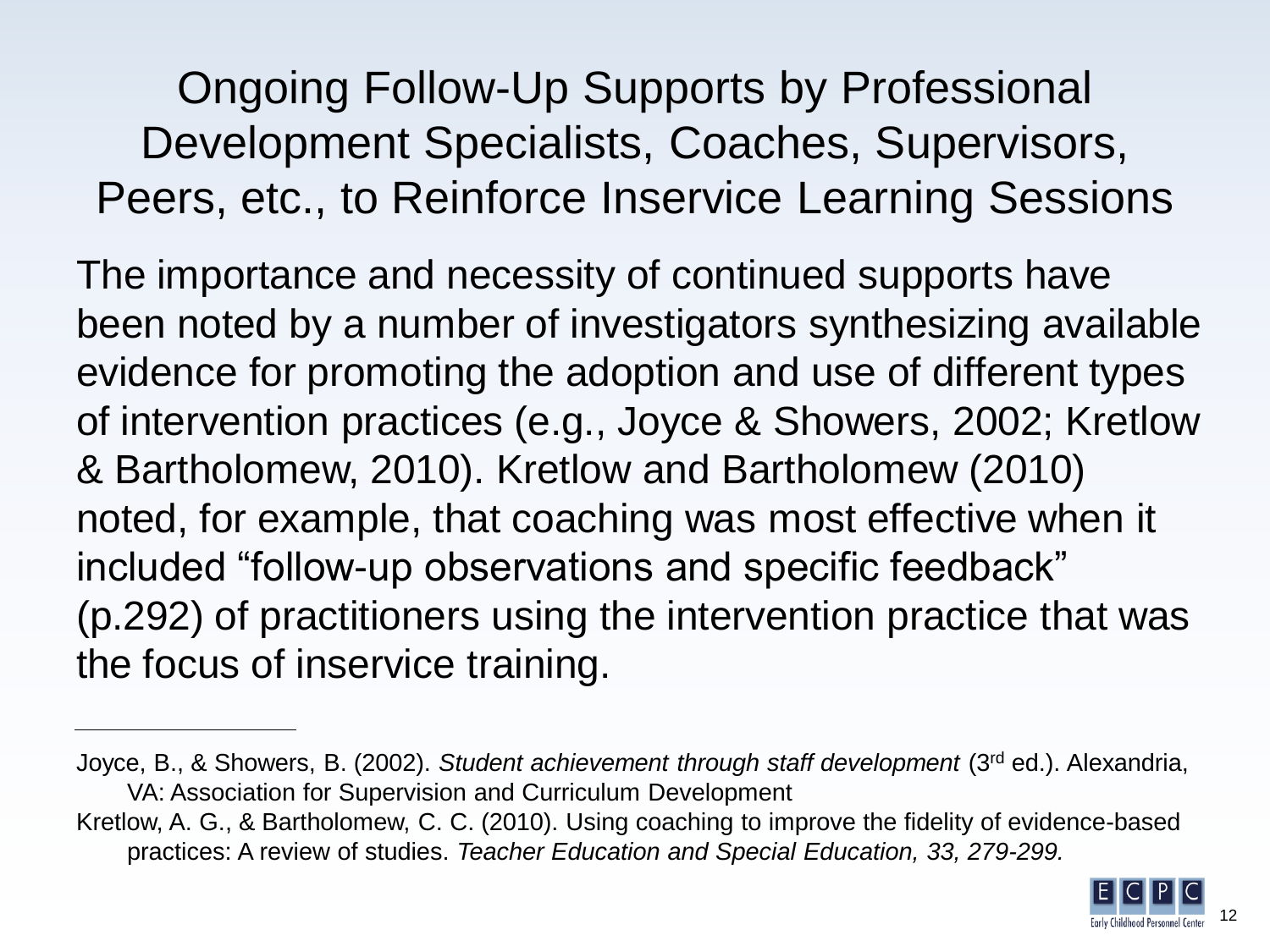Inservice Professional Development of Sufficient Duration and Intensity to Provide Multiple Opportunities to Become Proficient in the Use of a Practice

According to Desimone (2011), professional development will likely be most effective when practitioner learning opportunities are distributed over time and include a sufficient number of contacts between professional development specialists and practitioners.

Desimone, L. M. (2011). A primer on effective professional development. *Phi Delta Kappan, 92*, 68-71.

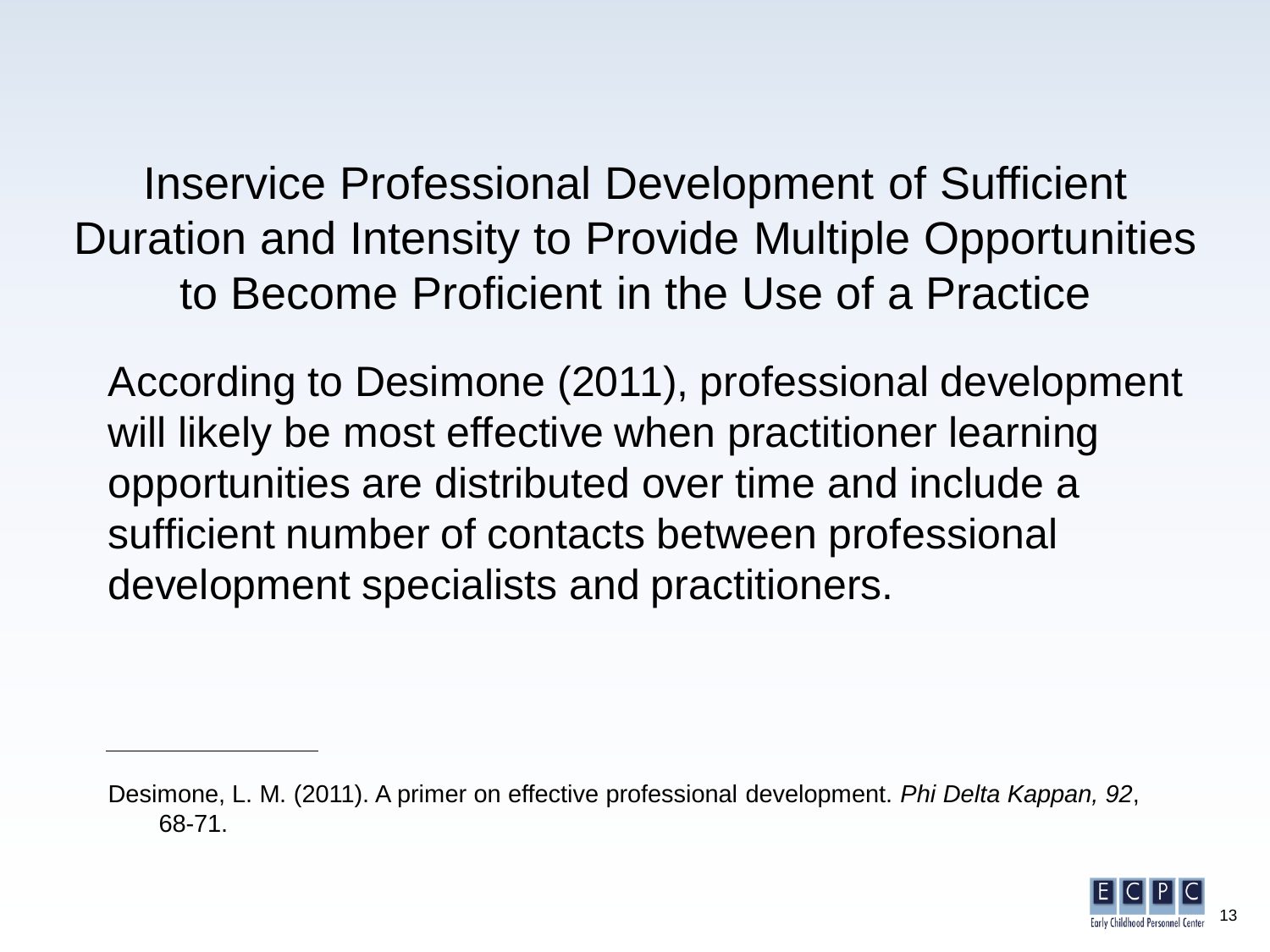Improving Inservice Professional Development in Early Childhood Intervention

- Results from the metasynthesis were used to adapt models proposed by Desimone (2009) and Guskey (2002) applicable to inservice professional development in early childhood intervention
- The proposed model builds and expands upon a model developed based on a meta-analysis of adult learning methods (Dunst & Trivette, 2009).

Dunst, C. J., & Trivette, C. M. (2009). Lets be PALS: An evidence-based approach to professional development. *Infants and Young Children, 22*(3), 164-175.

Guskey, T. R. (2002). Professional development and teacher change. *Teacher and Teaching: Theory and Practice, 8*(3/4), 381-391.



Desimone, L. M. (2009). Improving impact studies of teachers' professional development: Toward better conceptualizations and measures. *Educational Researcher, 38*(3), 181-199.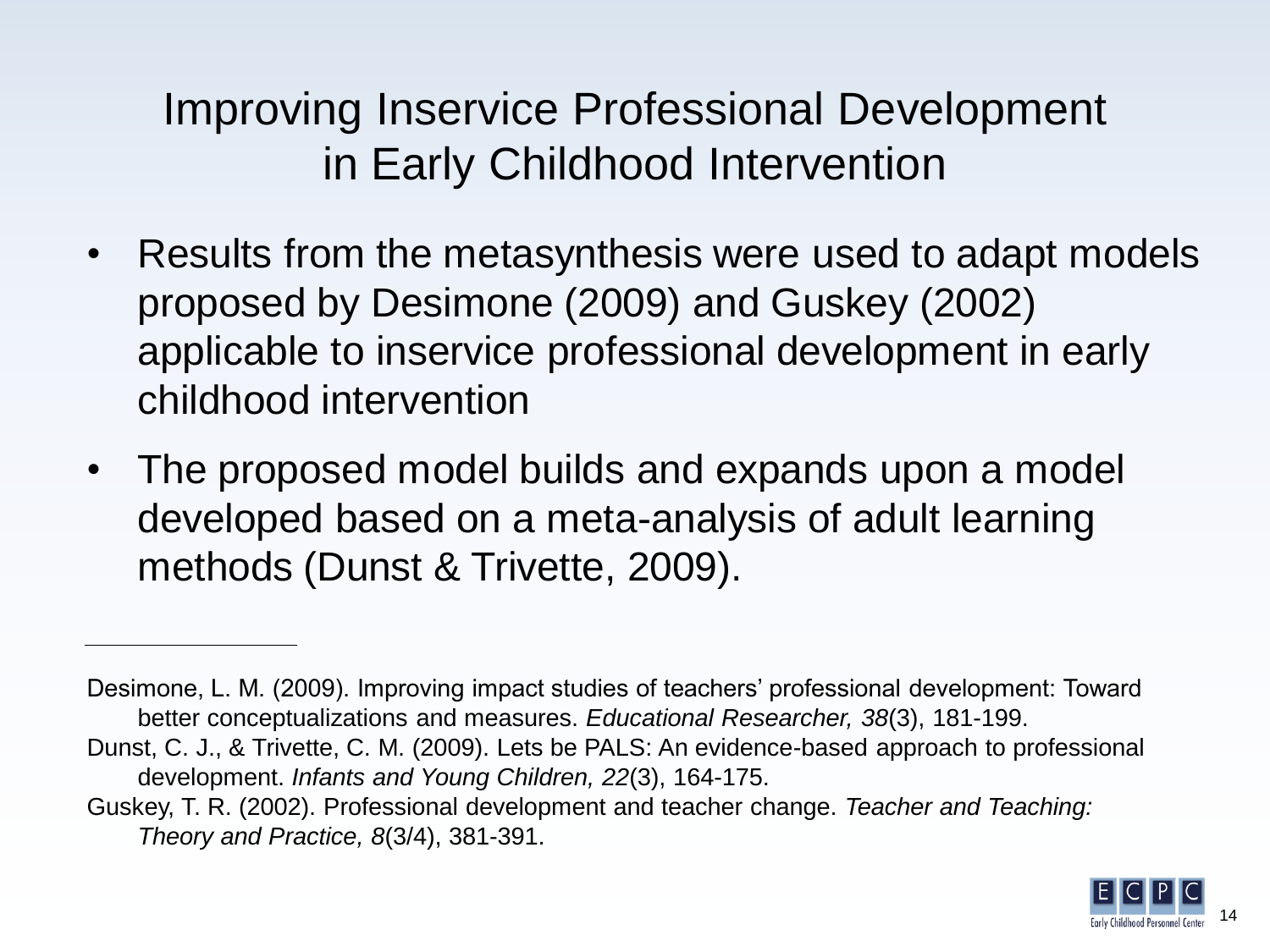Model for Conceptualizing, Designing, and Implementing Inservice Professional Development to Promote Early Childhood Practitioner Use of Evidence-Based Early Childhood Intervention Practices



Dunst, C. J. (2015). Improving the design and implementation of inservice professional development in early childhood intervention. *Infants and Young Children, 28(3), 211-219.*

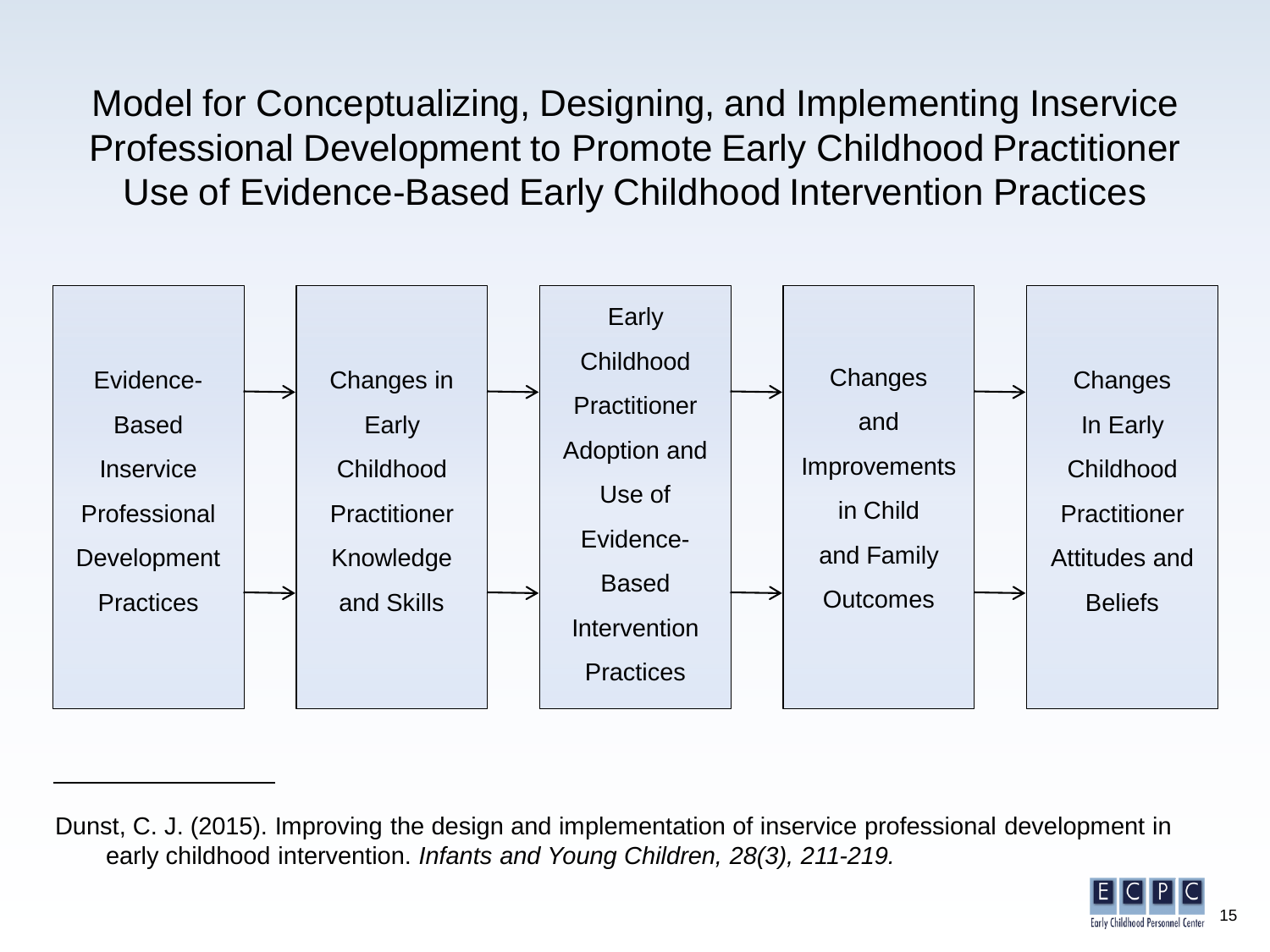Challenges in Implementing Evidence-Based Inservice Professional Development in Early Childhood Intervention

- Limited inservice professional development resources (funding, expertise, time, etc.) to plan and implement effective training
- Sheer number of early childhood intervention professionals that are employed in early intervention and preschool special education
- Systems, policy, and practice-related barriers that discourage the use of evidence-based in service professional development
- Changing the status quo (ecology) and history of early childhood professional development